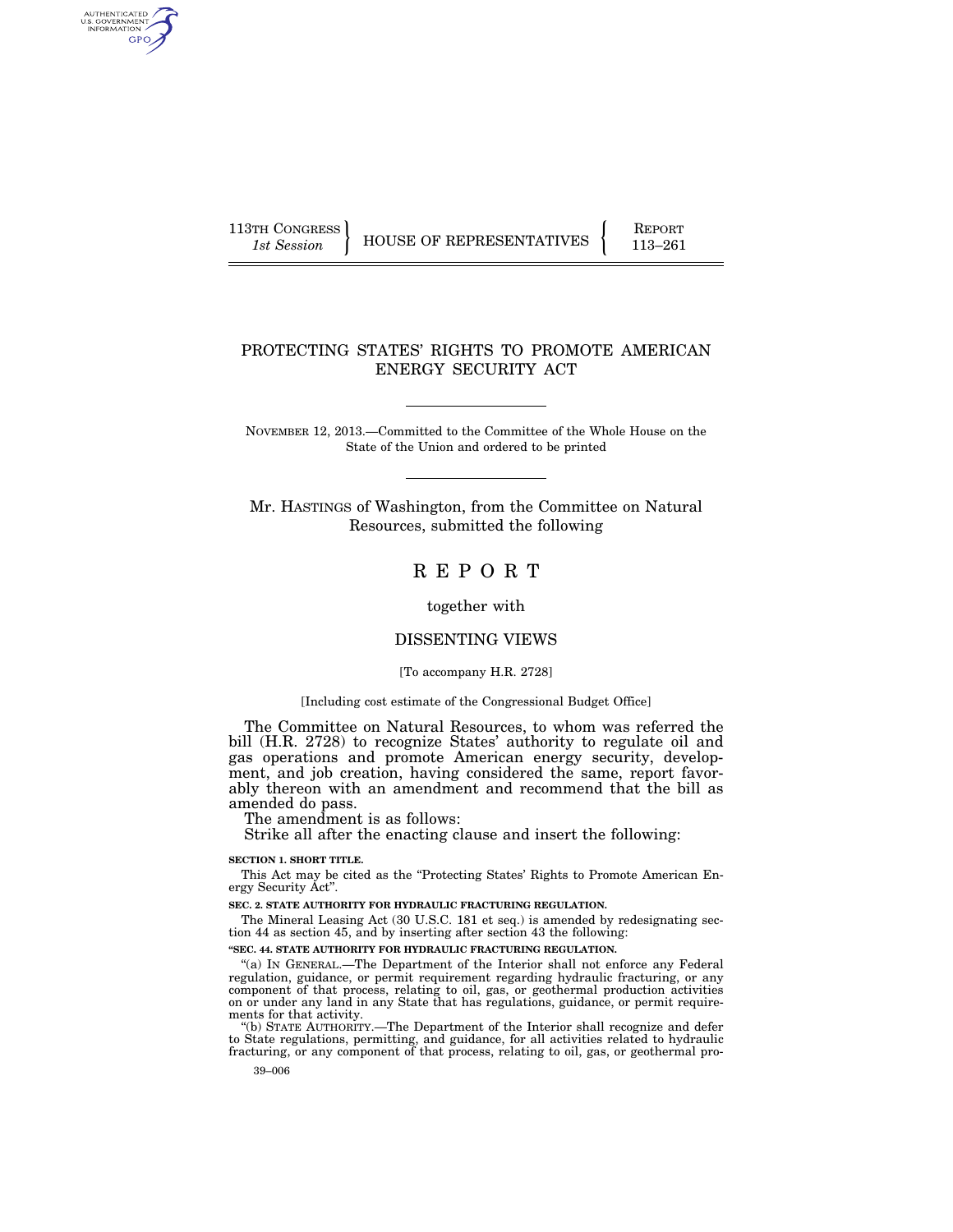duction activities on Federal land regardless of whether those rules are duplicative, more or less restrictive, shall have different requirements, or do not meet Federal guidelines.

''(c) HYDRAULIC FRACTURING DEFINED.—In this section the term 'hydraulic fracturing' means the process by which fracturing fluids (or a fracturing fluid system) are pumped into an underground geologic formation at a calculated, predetermined rate and pressure to generate fractures or cracks in the target formation and thereby increase the permeability of the rock near the wellbore and improve production of natural gas or oil.''.

#### **SEC. 3. TRIBAL AUTHORITY ON TRUST LAND.**

The Department of the Interior shall not enforce any Federal regulation, guidance, or permit requirement regarding the underground injection of fluids or propping agents as part of the hydraulic fracturing process, or any component of that process, relating to oil, gas, or geothermal production activities on any land held in trust or restricted status for the benefit of Indians except with the express consent of the beneficiary on whose behalf such land is held in trust or restricted status.

#### PURPOSE OF THE BILL

The purpose of H.R. 2728 is to recognize States' authority to regulate oil and gas operations and promote American energy security, development, and job creation.

## BACKGROUND AND NEED FOR LEGISLATION

The United States has some of the largest reserves of shale oil and shale gas in the world. Recent innovations combining horizontal drilling with hydraulic fracturing (HF) technology in coal beds, tight gas sands and unconventional gas shale formations have unlocked previously inaccessible, vast new supplies of natural gas. This technology is enabling the development of unconventional domestic oil resources, such as the Bakken Formation in North Dakota and Montana, which is thought to hold 4 billion barrels of oil (second only to Alaska) and has kept North Dakota's unemployment rate the lowest in the nation. However, much of this production occurs on private and state land, as developers aim to avoid burdensome and time-consuming federal regulations. Currently, 93% of shale wells are located on private land, with 7% located on federal land.

While these technological advances in horizontal drilling have helped spawn the economic development of shale oil, it has primarily benefited and revolutionized domestic natural gas production by delivering vast amounts of cheap natural gas from U.S. underground shale-rock formations. Shale gas production is one of the most rapidly expanding trends in onshore domestic oil and gas exploration and production today. In some areas, this has included bringing exploration, production and energy to regions of the country that have seen little or no activity in the past. In 2000, shale gas provided 1% of our nation's gas supplies; today it is 25%. Half of the natural gas consumed today is produces from wells drilled within the last 3.5 years. Prior to the shale breakthrough, U.S. natural gas reserves were in decline, prices exceeded \$15 per million btu and investors were building ports to import liquid natural gas. Today proven reserves are the highest since 1971, and prices have fallen close to \$4 per million btu.

Currently, states are responsible for regulating oil and natural gas development stemming from the use of hydraulic fracturing. These state regulations have proven successful in overseeing hydraulic fracturing and stemming concerns related to the chemical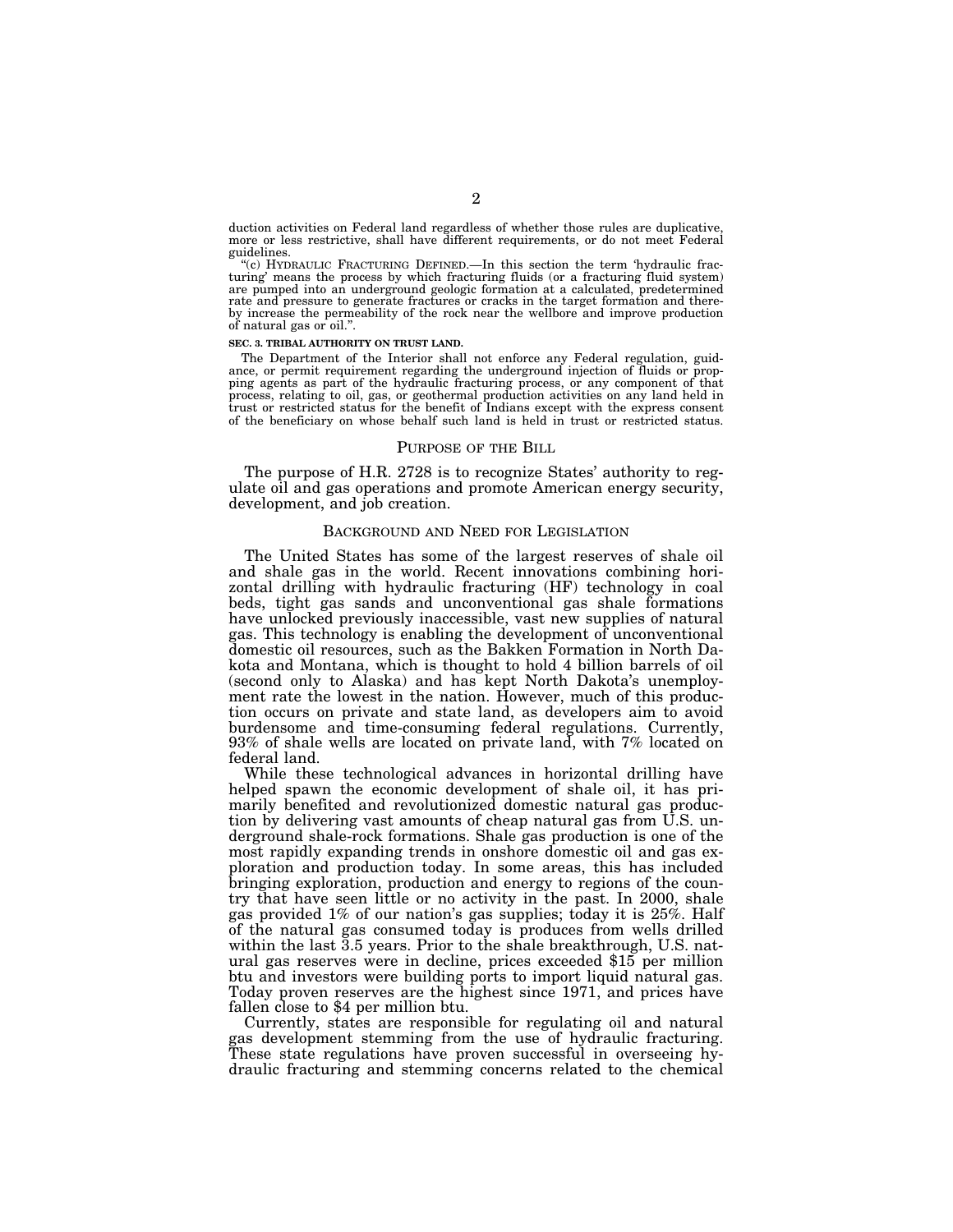composition of fracturing fluid, as there have been no confirmed reports of groundwater contamination from hydraulic fracturing. Administration officials such as former Environmental Protection Agency heds Lisa Jackson and Carol Browner have testified to this fact.

Critics say environmental regulators and the industry have failed to ensure that hydraulic fracturing is safe and does not have adverse effects on water resources, particularly with respect to the fracturing fluid contaminating drinking water. Horizontal drilling or directional drilling enters the debate as it generally relies on the practice of hydraulic fracturing. However, federal, state, and local laws address every aspect of exploration and production operations. These include well design, location, water and waste management and disposal, air emissions, wildlife protection, surface impact and health and safety. In addition to government oversight, new industry standards advance operation and practices. The industry has created a number of guidance documents and other initiatives relating to hydraulic fracturing, including recommended practices for environmental protection for onshore oil and natural gas production and leases, well construction and well integrity, water use management, and surface environmental considerations.

Additionally, oil and natural gas companies voluntarily comply with FracFocus and state regulations to publicly disclose chemicals used in the hydraulic fracturing process.

While the states have demonstrated an ability to implement effective and efficient regulations for development on their own lands, nonetheless, the Obama Administration continues to pursue implementation of its own burdensome and duplicative regulations for hydraulic fracturing on federal land. The Administration claims these regulations will have minimal impacts on economic development, job creation, cost, and energy production, estimating the regulations will cost only \$11,000 per well. However, state regulators strongly disagree. An economic analysis done by John Dunham & Associates estimates the proposed regulations will cost \$253,800 per well.

States have repeatedly voiced their strong bipartisan opposition to the Administration's hydraulic fracturing regulations, as these regulations could significantly hinder oil and natural gas development within their borders. Small, independent producers will likely bear the brunt of these regulations as they are less able to absorb the additional regulatory cost and depend largely on federal land for their production. Further, each state is unique in geography and energy production considerations. States have carefully crafted state-specific regulations for energy production taking into account the specific needs and characteristics of each state. A one size fits all approach to energy regulation will not work and would be difficult to implement across the country.

Furthermore, state regulations have proven sufficient and effective in managing hydraulic fracturing on their lands. The Lieutenant Governor of Utah, Greg Bell, has testified before the House Committee on Natural Resources that there have been no reports of environmental contamination due to hydraulic fracturing in Utah. In addition, at a 2012 Natural Resources Committee hearing in Denver, Colorado, acting Director of the Colorado Oil and Gas Conservation Commission, Tom Kerr, testified that of over 2,000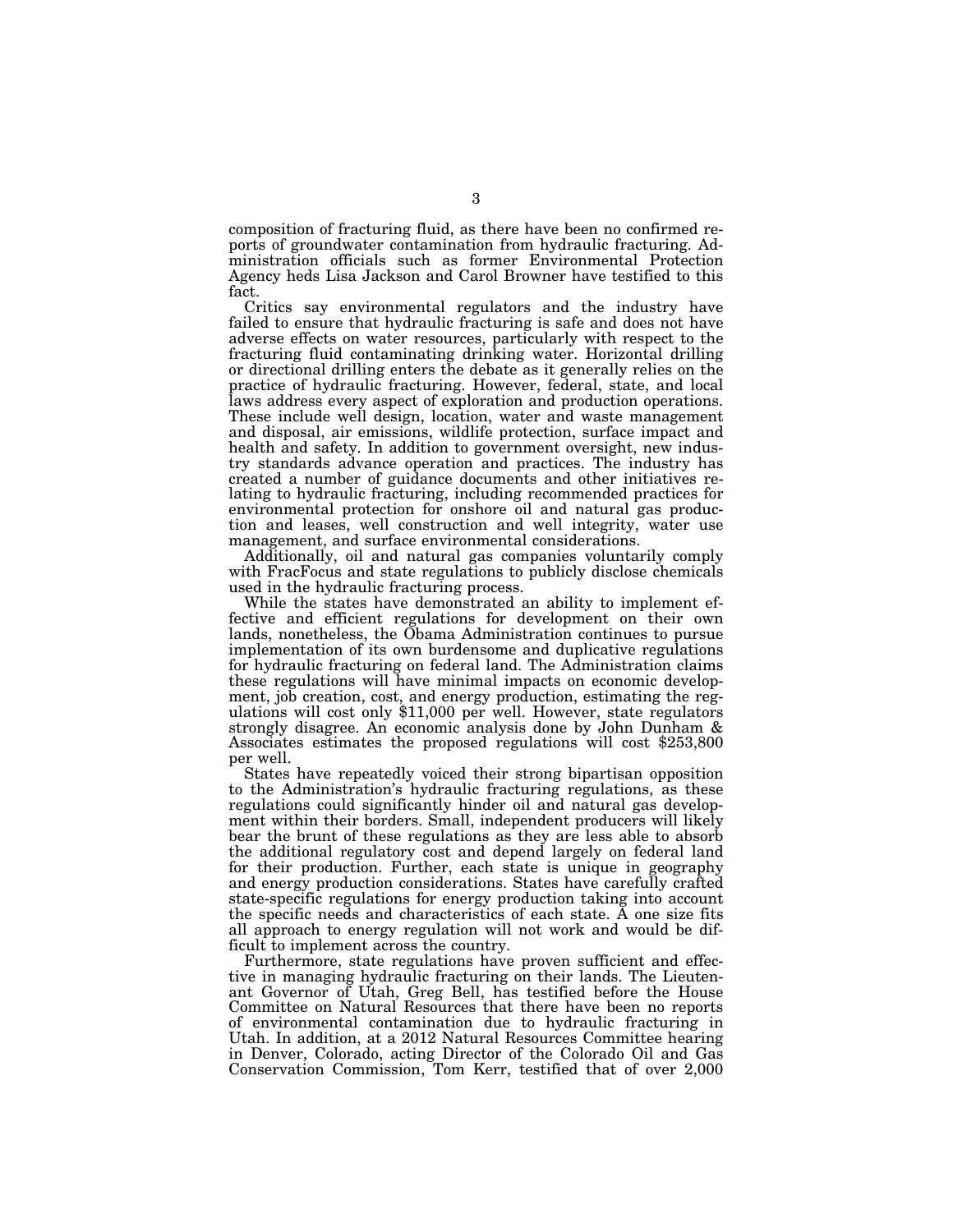samples of water wells, there has been no statistically significant increase in chemical concentrations. Many state officials have also testified regarding their concerns that federal hydraulic fracturing regulations will slow and greatly reduce energy development, job creation and economic development in their states.

H.R. 2728 would prohibit the Bureau of Land Management from enforcing federal regulations on federal lands in states that already have state hydraulic regulations in place.

# COMMITTEE ACTION

H.R. 2728 was introduced on July 18, 2013, by Congressman Bill Flores (R–TX). The bill was referred to the Committee on Natural Resources, and within the Committee to the Subcommittee on Energy and Mineral Resources. On July 25, 2013, the Subcommittee held a hearing on the bill. On July 31, 2013, the Full Natural Resources Committee met to consider the bill. The Subcommittee on Energy and Mineral Resources was discharged by unanimous consent. Congressman Alan Lowenthal (D–CA) offered an amendment designated 011 to the bill; the amendment was not adopted by a bipartisan roll call vote of 13 to 22, as follows: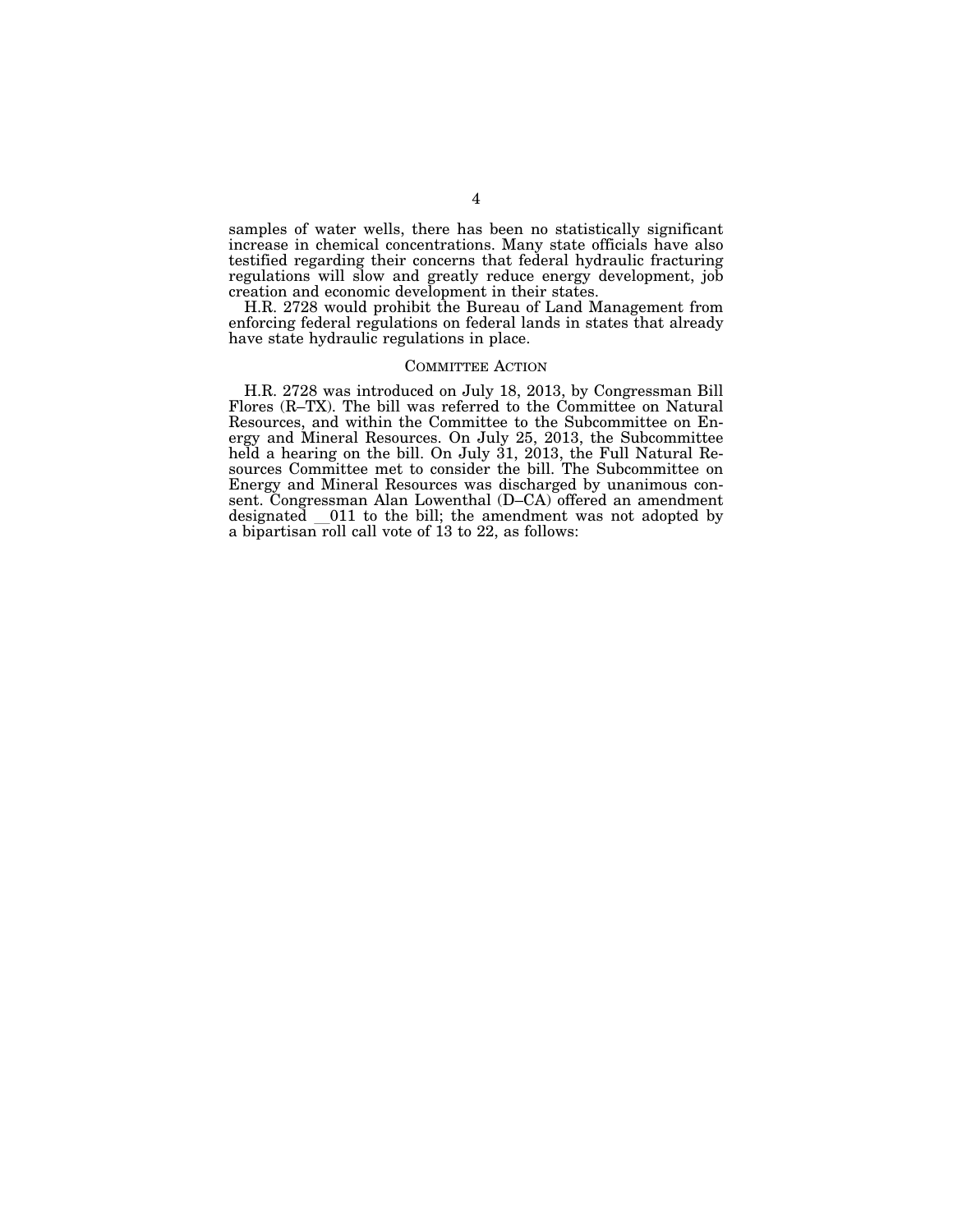# **Committee on Natural Resources** U.S. House of Representatives 113th Congress

Date: July 31. 2013

Recorded Vote #: I

Meeting on / Amendment on: H.R. 2728 - LOWENTHAL.011, Not agreed to by a vote of 13 yeas and 22 nays

| <b>MEMBERS</b>             | Yes | No          | Pres | <b>MEMBERS</b>      | Yes         | No | Pres |
|----------------------------|-----|-------------|------|---------------------|-------------|----|------|
| Mr. Hastings, WA, Chairman |     | X           |      | Mr. Duncan of SC    |             | X  |      |
| Mr. Defazio, OR, Ranking   | X   |             |      | Mr. Cardenas, CA    |             |    |      |
| Mr. Young, AK              |     |             |      | Mr. Tipton, CO      |             | X  |      |
| Mr. Faleomavaega, AS       |     |             |      | Mr. Horsford, NV    |             |    |      |
| Mr. Gohmert, TX            |     |             |      | Mr. Gosar, AZ       |             | X  |      |
| Mr. Pallone. NJ            | X   |             |      | Mr. Huffman, CA     | X           |    |      |
| Mr. Bishop, UT             |     | X           |      | Mr. Labrador, ID    |             | X  |      |
| Mrs. Napolitano, CA        | X   |             |      | Mr. Ruiz, CA        | X           |    |      |
| Mr. Lamborn, CO            |     | X           |      | Mr. Southerland, FL |             | X  |      |
| Mr. Holt, NJ               |     |             |      | Ms. Shea-Porter, NH | X           |    |      |
| Mr. Wittman, VA            |     | X           |      | Mr. Flores, TX      |             | X  |      |
| Mr. Grijalva, AZ           | X   |             |      | Mr. Lowenthal, CA   | $\mathbf x$ |    |      |
| Mr. Broun, GA              |     | X           |      | Mr. Runyan, NJ      |             | X  |      |
| Ms. Bordallo, GU           | X   |             |      | Mr. Garcia, FL      | X           |    |      |
| Mr. Fleming, LA            |     | $\mathbf x$ |      | Mr. Amodei, NV      |             |    |      |
| Mr. Costa, CA              |     | X           |      | Mr. Cartwright, PA  | X           |    |      |
| Mr. McClintock, CA         |     | X           |      | Mr. Mullin, OK      |             | X  |      |
| Mr. Sablan, CNMI           |     |             |      | Mr. Stewart, UT     |             |    |      |
| Mr. Thompson, PA           |     | X           |      | Mr. Daines, MT      |             | X  |      |
| Ms. Tsongas, MA            | X   |             |      | Mr. Cramer, ND      |             |    |      |
| Ms. Lummis, WY             |     | X           |      | Mr. LaMalfa, CA     |             | X  |      |
| Mr. Pierluisi, PR          |     |             |      | Mr. Smith, MO       |             | X  |      |
| Mr. Benishek, MI           |     | X           |      |                     |             |    |      |
| Ms. Hanabusa, HI           | X   |             |      |                     |             |    |      |
|                            |     |             |      |                     |             |    |      |
|                            |     |             |      | <b>TOTALS</b>       | 13          | 22 |      |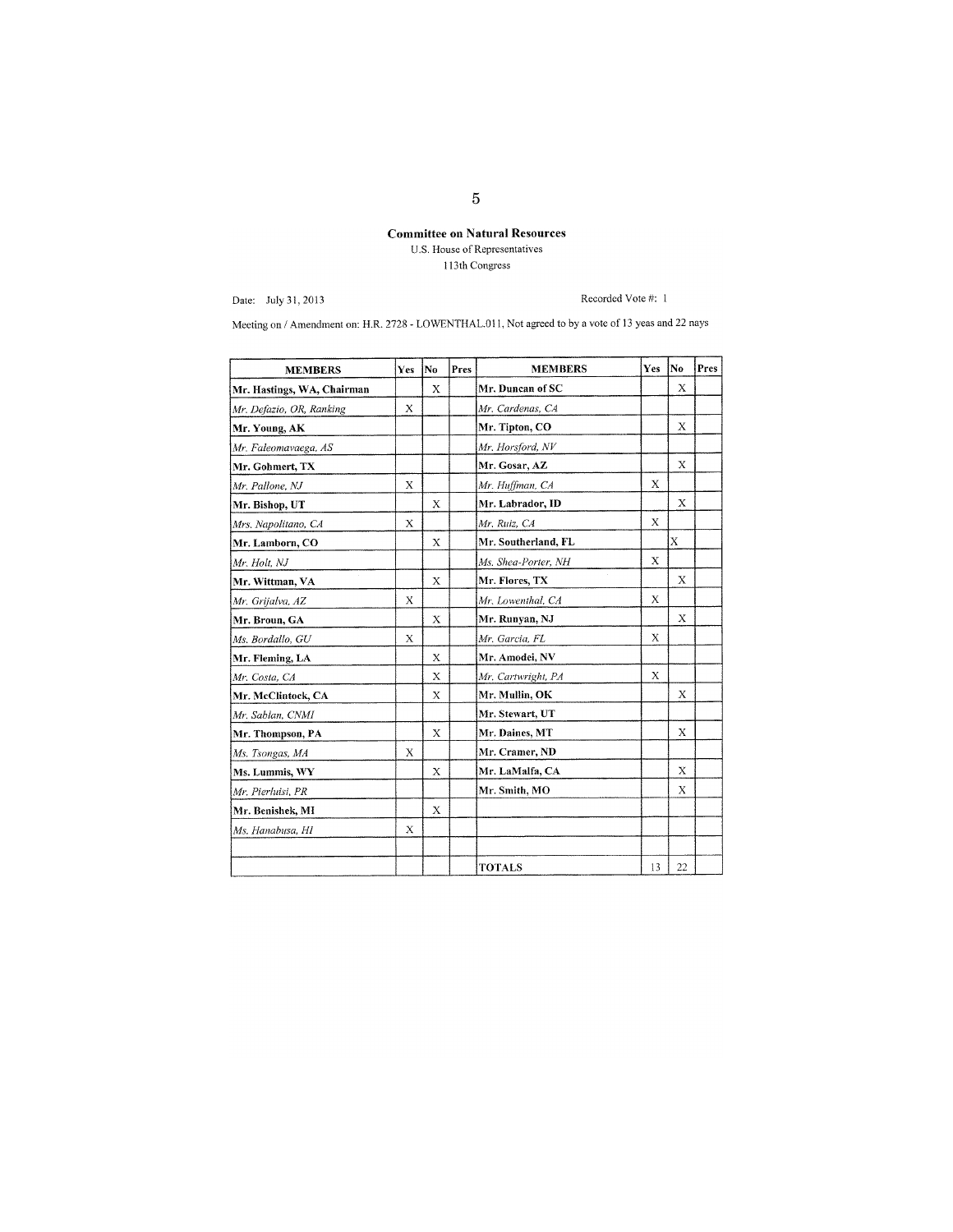Congressman Markwayne Mullin (R–OK) offered an amendment designated l001 to the bill; the amendment was adopted by a bi-partisan roll call vote of 23 to 14, as follows: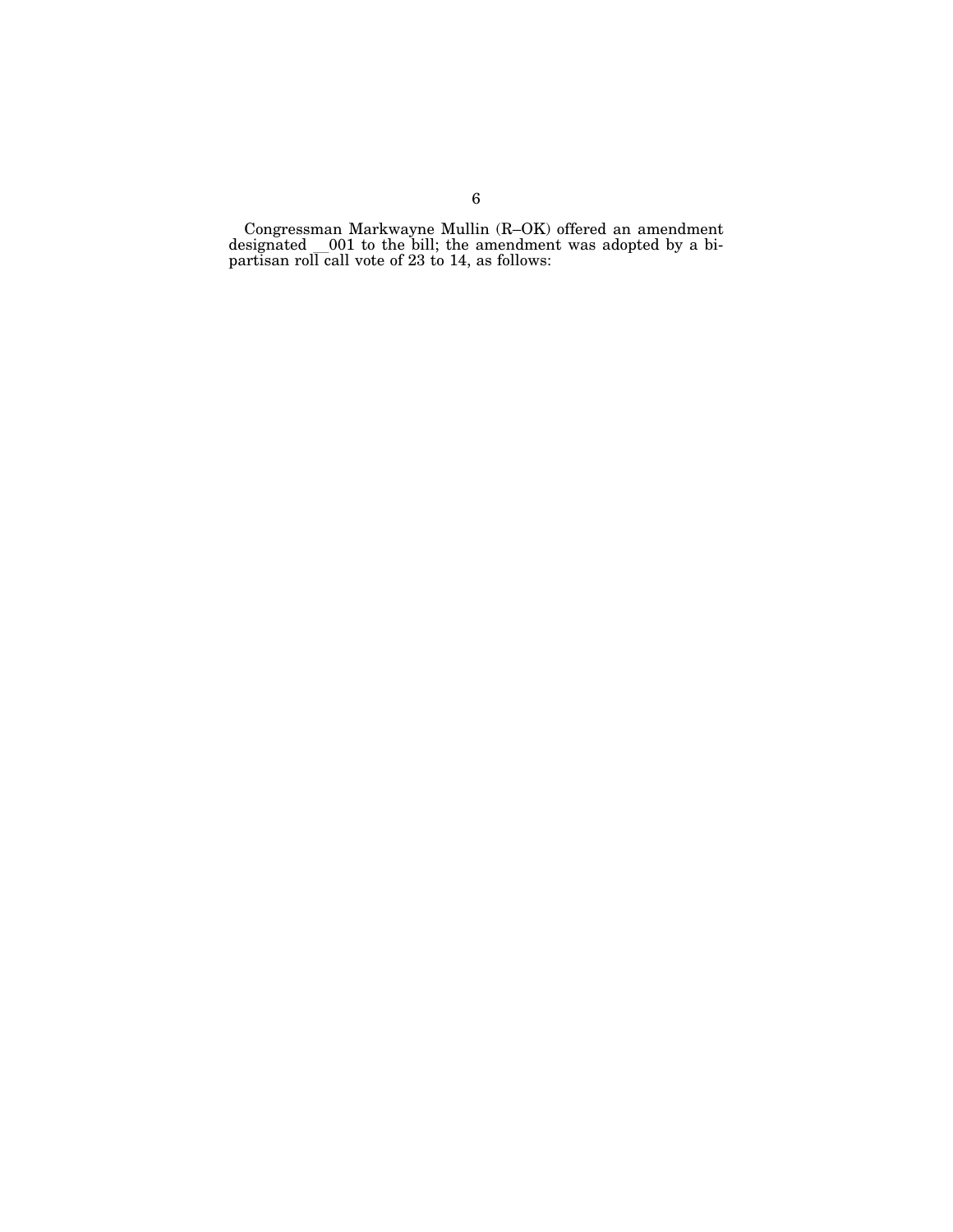# Committee on Natural Resources

U.S. House of Representatives I I 3th Congress

Date: July 3 I, 2013

Recorded Vote #: 2

Meeting on / Amendment on: H.R. 2728 - MULLIN\_001, Agreed to by a vote of 23 yeas and 14 nays

| <b>MEMBERS</b>             | Yes | No          | Pres | <b>MEMBERS</b>      | Yes         | lNo      | Pres |
|----------------------------|-----|-------------|------|---------------------|-------------|----------|------|
| Mr. Hastings, WA, Chairman | X   |             |      | Mr. Duncan of SC    | Х           |          |      |
| Mr. Defazio, OR, Ranking   |     | X           |      | Mr. Cardenas, CA    |             |          |      |
| Mr. Young, AK              |     |             |      | Mr. Tipton, CO      | $\bf{X}$    |          |      |
| Mr. Faleomavaega, AS       |     |             |      | Mr. Horsford, NV    |             |          |      |
| Mr. Gohmert, TX            |     |             |      | Mr. Gosar, AZ       | $\mathbf x$ |          |      |
| Mr. Pallone, NJ            |     | Х           |      | Mr. Huffman, CA     |             | X        |      |
| Mr. Bishop, UT             | X   |             |      | Mr. Labrador, ID    | X           |          |      |
| Mrs. Napolitano, CA        |     | X           |      | Mr. Ruiz, CA        | X           |          |      |
| Mr. Lamborn, CO            | X   |             |      | Mr. Southerland, FL | X           |          |      |
| Mr. Holt, NJ               |     |             |      | Ms. Shea-Porter, NH |             | X        |      |
| Mr. Wittman, VA            | X   |             |      | Mr. Flores, TX      | X           |          |      |
| Mr. Grijalva, AZ           |     | $\bf{X}$    |      | Mr. Lowenthal, CA   |             | $\bf{X}$ |      |
| Mr. Broun, GA              | X   |             |      | Mr. Runyan, NJ      |             | X        |      |
| Ms. Bordallo, GU           |     | X           |      | Mr. Garcia, FL      |             | X        |      |
| Mr. Fleming, LA            | X   |             |      | Mr. Amodei, NV      |             |          |      |
| Mr. Costa, CA              | X   |             |      | Mr. Cartwright, PA  |             | X        |      |
| Mr. McClintock, CA         | X   |             |      | Mr. Mullin, OK      | X           |          |      |
| Mr. Sablan, CNMI           |     |             |      | Mr. Stewart, UT     | X           |          |      |
| Mr. Thompson, PA           | X   |             |      | Mr. Daines, MT      | X           |          |      |
| Ms. Tsongas, MA            |     | $\mathbf x$ |      | Mr. Cramer, ND      |             |          |      |
| Ms. Lummis, WY             | X   |             |      | Mr. LaMalfa, CA     | X           |          |      |
| Mr. Pierluisi, PR          |     | X           |      | Mr. Smith, MO       | Х           |          |      |
| Mr. Benishek, MI           | X   |             |      |                     |             |          |      |
| Ms. Hanabusa, HI           |     | Х           |      |                     |             |          |      |
|                            |     |             |      |                     |             |          |      |
|                            |     |             |      | <b>TOTALS</b>       | 23          | 14       |      |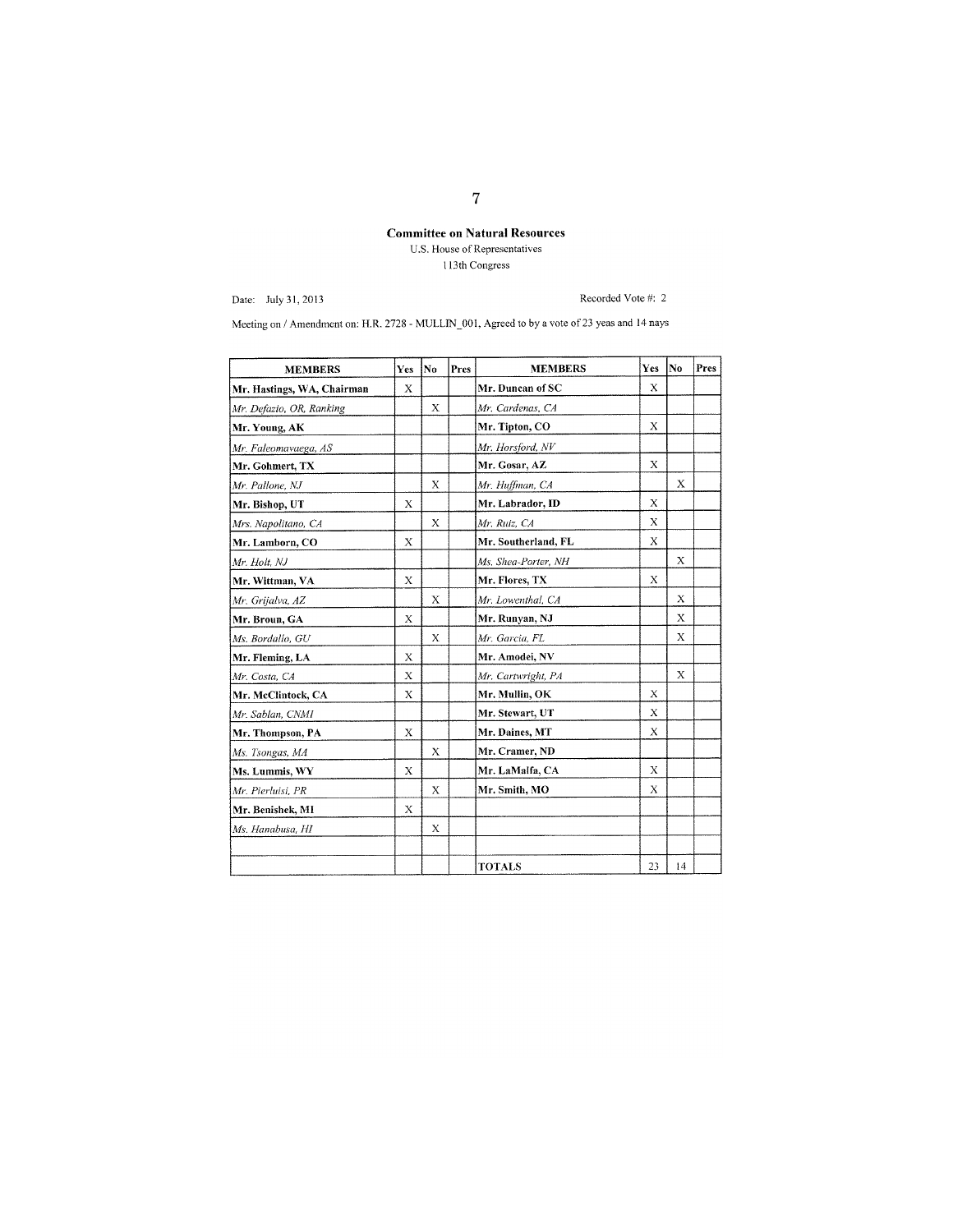Congressman Matt Cartwright (D–PA) offered an amendment designated l035 to the bill; the amendment was not adopted by a roll call vote of 14 to 22, as follows: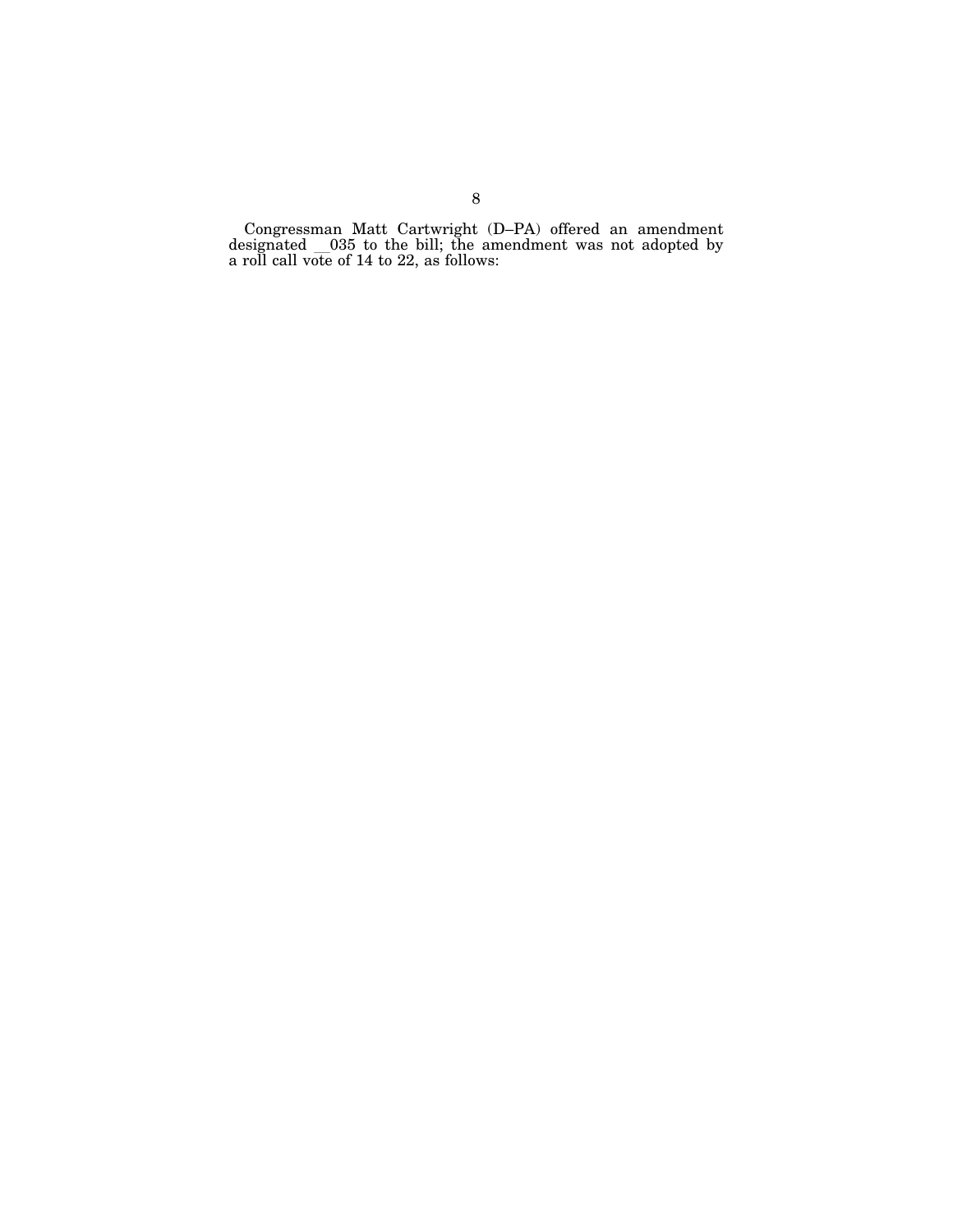# **Committee on Natural Resources**  U.S. House of Representatives I 13 th Congress

Date: July 31, 2013

Recorded Vote #: 3

Meeting on / Amendment on: H.R. 2728 - CARTWRIGHT\_035, Not agreed to by a vote of 14 yeas and 22 nays

| <b>MEMBERS</b>             | Yes         | No | Pres | <b>MEMBERS</b>      | Yes         | No          | Pres |
|----------------------------|-------------|----|------|---------------------|-------------|-------------|------|
| Mr. Hastings, WA, Chairman |             | Х  |      | Mr. Duncan of SC    |             | Х           |      |
| Mr. Defazio, OR, Ranking   | X           |    |      | Mr. Cardenas, CA    |             |             |      |
| Mr. Young, AK              |             |    |      | Mr. Tipton, CO      |             | X           |      |
| Mr. Faleomavaega, AS       |             |    |      | Mr. Horsford, NV    |             |             |      |
| Mr. Gohmert, TX            |             |    |      | Mr. Gosar, AZ       |             | $\mathbf x$ |      |
| Mr. Pallone, NJ            | X           |    |      | Mr. Huffman, CA     | X           |             |      |
| Mr. Bishop, UT             |             | X  |      | Mr. Labrador, ID    |             |             |      |
| Mrs. Napolitano, CA        | $\mathbf x$ |    |      | Mr. Ruiz, CA        | X           |             |      |
| Mr. Lamborn, CO            |             | X  |      | Mr. Southerland, FL |             | X           |      |
| Mr. Holt, NJ               |             |    |      | Ms. Shea-Porter, NH | X           |             |      |
| Mr. Wittman, VA            |             | X  |      | Mr. Flores, TX      |             | X           |      |
| Mr. Grijalva, AZ           | X           |    |      | Mr. Lowenthal, CA   | $\mathbf x$ |             |      |
| Mr. Broun, GA              |             | X  |      | Mr. Runyan, NJ      |             | X           |      |
| Ms. Bordallo, GU           | X           |    |      | Mr. Garcia, FL      | X           |             |      |
| Mr. Fleming, LA            |             | X  |      | Mr. Amodei, NV      |             |             |      |
| Mr. Costa, CA              | $\mathbf x$ |    |      | Mr. Cartwright, PA  | X           |             |      |
| Mr. McClintock, CA         |             | X  |      | Mr. Mullin, OK      |             | X           |      |
| Mr. Sablan, CNMI           |             |    |      | Mr. Stewart, UT     |             | Χ           |      |
| Mr. Thompson, PA           |             | X  |      | Mr. Daines, MT      |             | X           |      |
| Ms. Tsongas, MA            |             |    |      | Mr. Cramer, ND      |             | X           |      |
| Ms. Lummis, WY             |             | X  |      | Mr. LaMalfa, CA     |             | X           |      |
| Mr. Pierluisi, PR          | Χ           |    |      | Mr. Smith, MO       |             | Х           |      |
| Mr. Benishek, MI           |             | X  |      |                     |             |             |      |
| Ms. Hanabusa, HI           | X           |    |      |                     |             |             |      |
|                            |             |    |      |                     |             |             |      |
|                            |             |    |      | <b>TOTALS</b>       | 14          | 22          |      |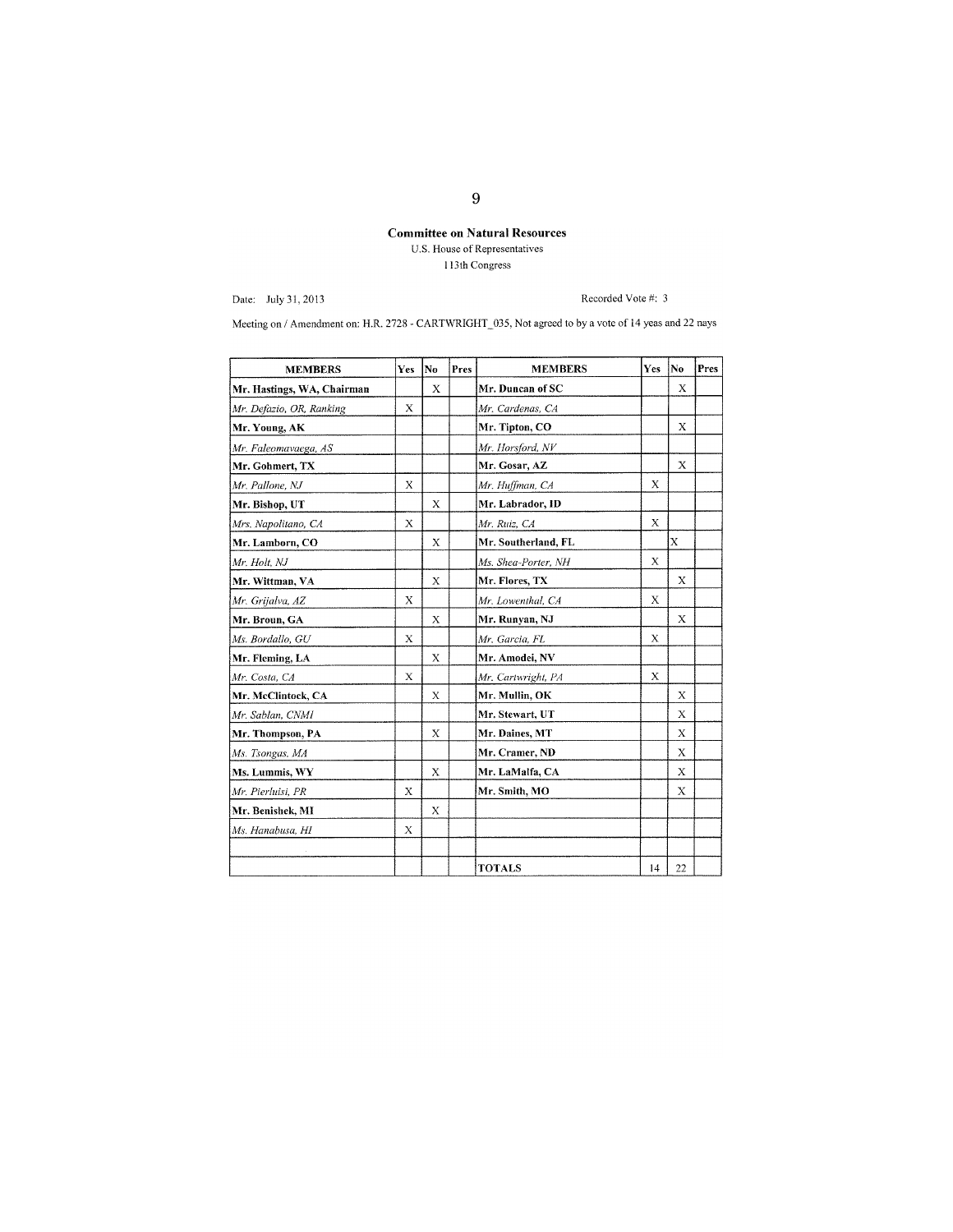Congressman Cartwright offered an amendment designated  $-036$  to the bill; the amendment was not adopted by a bipartisan roll call vote of 13 to 24, as follows: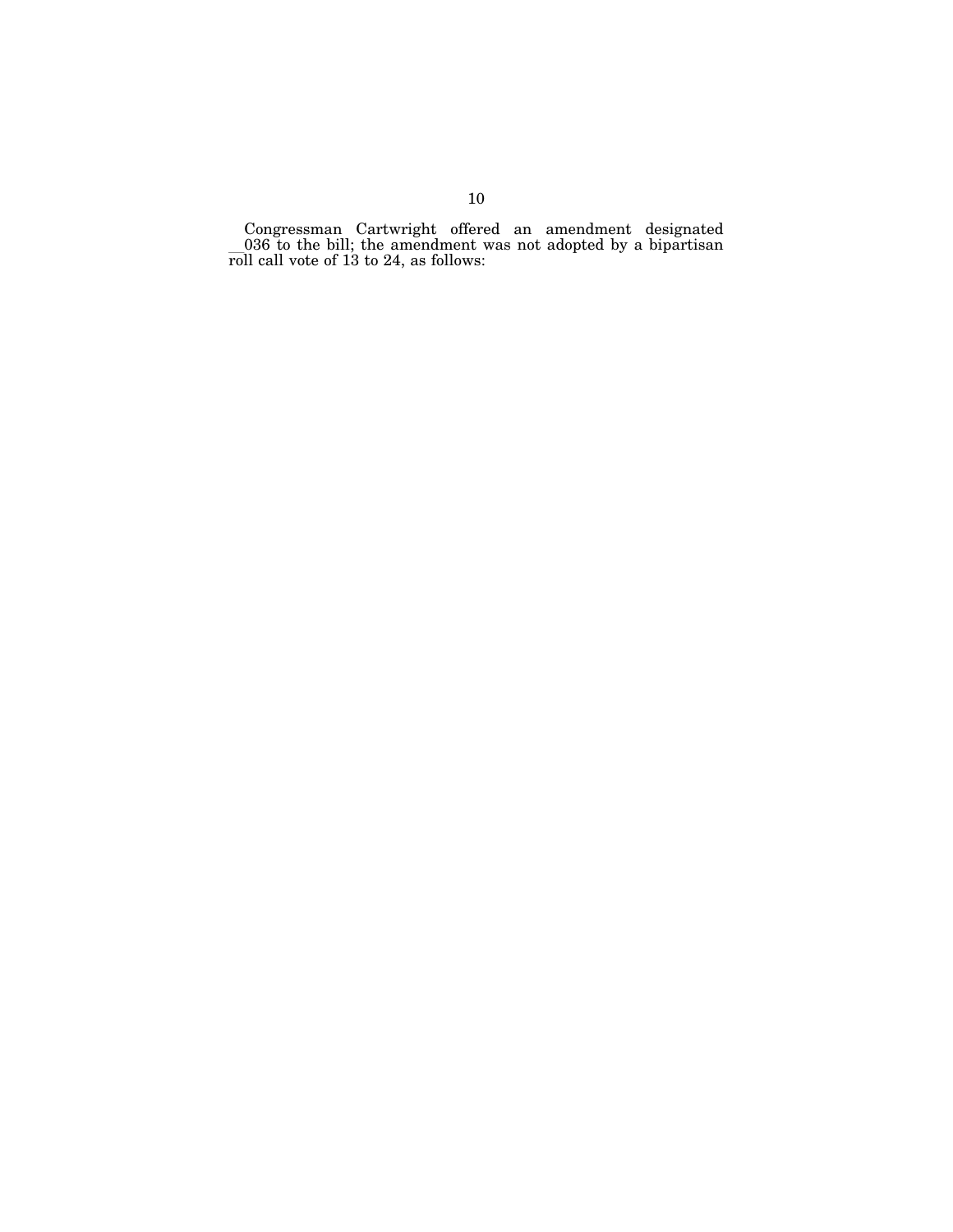# Committee on Natural Resources

U.S. House of Represenlatives ll3th Congress

Date: July 31,2013

Recorded Vote #: 4

Meeting on / Amendment on: H.R. 2728 - CARTWRIGHT\_036, Not agreed to by a vote of 13 yeas and 24 nays

| <b>MEMBERS</b>             | Yes | No | Pres | <b>MEMBERS</b>      | Yes | No          | Pres |
|----------------------------|-----|----|------|---------------------|-----|-------------|------|
| Mr. Hastings, WA, Chairman |     | X  |      | Mr. Duncan of SC    |     | X           |      |
| Mr. Defazio, OR, Ranking   | X   |    |      | Mr. Cardenas, CA    |     |             |      |
| Mr. Young, AK              |     |    |      | Mr. Tipton, CO      |     | $\mathbf x$ |      |
| Mr. Faleomavaega, AS       |     |    |      | Mr. Horsford, NV    |     |             |      |
| Mr. Gohmert, TX            |     |    |      | Mr. Gosar, AZ       |     | X           |      |
| Mr. Pallone, NJ            | X   |    |      | Mr. Huffman, CA     | X   |             |      |
| Mr. Bishop, UT             |     | X  |      | Mr. Labrador, ID    |     | X           |      |
| Mrs. Napolitano, CA        | Х   |    |      | Mr. Ruiz, CA        | X   |             |      |
| Mr. Lamborn, CO            |     | X  |      | Mr. Southerland, FL |     | X           |      |
| Mr. Holt, NJ               |     |    |      | Ms. Shea-Porter, NH | X   |             |      |
| Mr. Wittman, VA            |     | X  |      | Mr. Flores, TX      |     | X           |      |
| Mr. Grijalva, AZ           | X   |    |      | Mr. Lowenthal, CA   | X   |             |      |
| Mr. Broun, GA              |     | X  |      | Mr. Runyan, NJ      |     | Х           |      |
| Ms. Bordallo, GU           | X   |    |      | Mr. Garcia, FL      | X   |             |      |
| Mr. Fleming, LA            |     | X  |      | Mr. Amodei, NV      |     |             |      |
| Mr. Costa, CA              |     | X  |      | Mr. Cartwright, PA  | X   |             |      |
| Mr. McClintock, CA         |     | X  |      | Mr. Mullin, OK      |     | X           |      |
| Mr. Sablan, CNMI           |     |    |      | Mr. Stewart, UT     |     | $\mathbf x$ |      |
| Mr. Thompson, PA           |     | X  |      | Mr. Daines, MT      |     | X           |      |
| Ms. Tsongas, MA            |     |    |      | Mr. Cramer, ND      |     | X           |      |
| Ms. Lummis, WY             |     | X  |      | Mr. LaMalfa, CA     |     | Х           |      |
| Mr. Pierluisi, PR          | X   |    |      | Mr. Smith, MO       |     | X           |      |
| Mr. Benishek, MI           |     | X  |      |                     |     |             |      |
| Ms. Hanabusa, HI           | Х   |    |      |                     |     |             |      |
|                            |     |    |      |                     |     |             |      |
|                            |     |    |      | <b>TOTALS</b>       | 13  | 24          |      |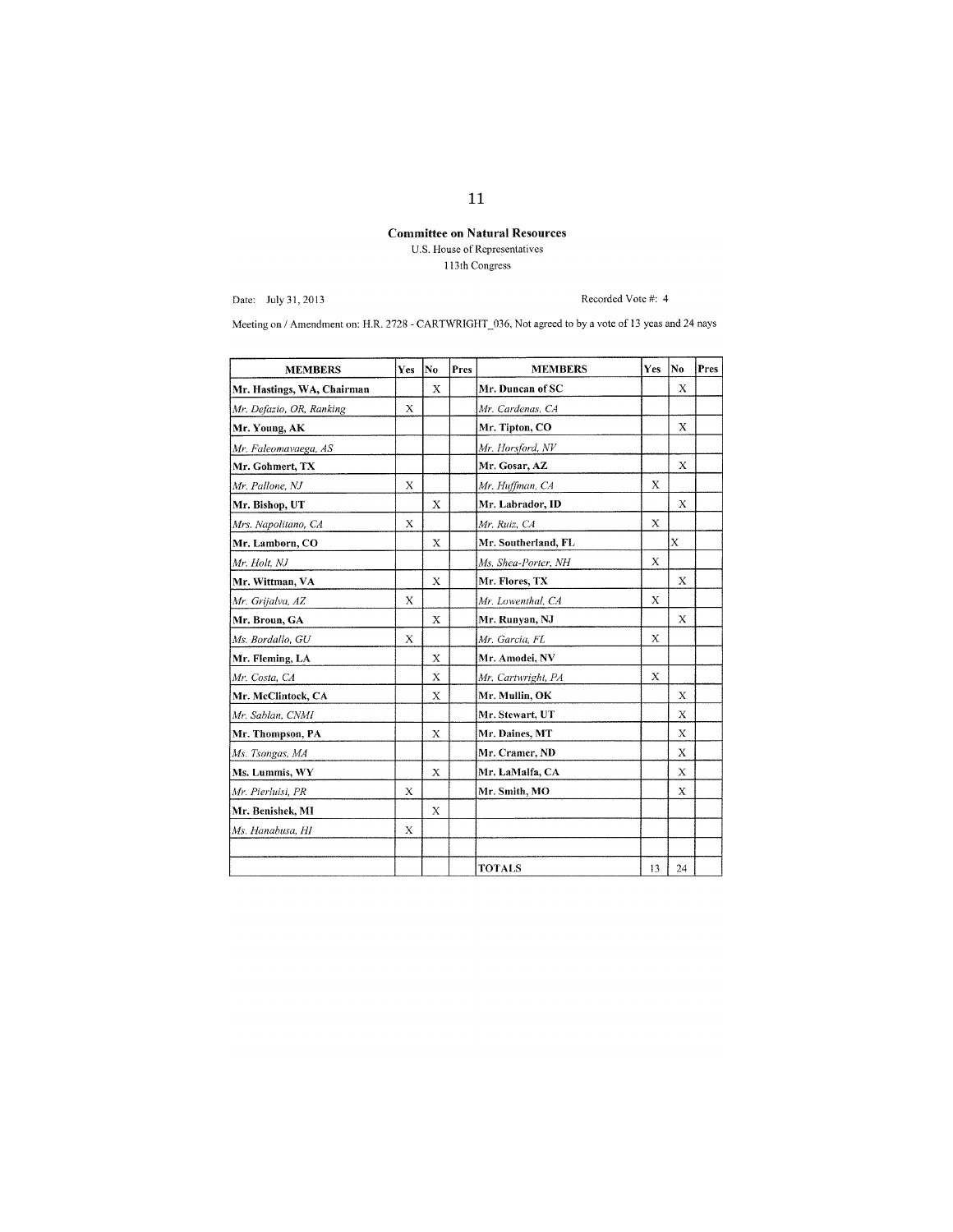No further amendments were offered, and the bill, as amended, was then adopted and ordered favorably reported to the House of Representatives by a bipartisan roll call vote of 23 to 15, as follows: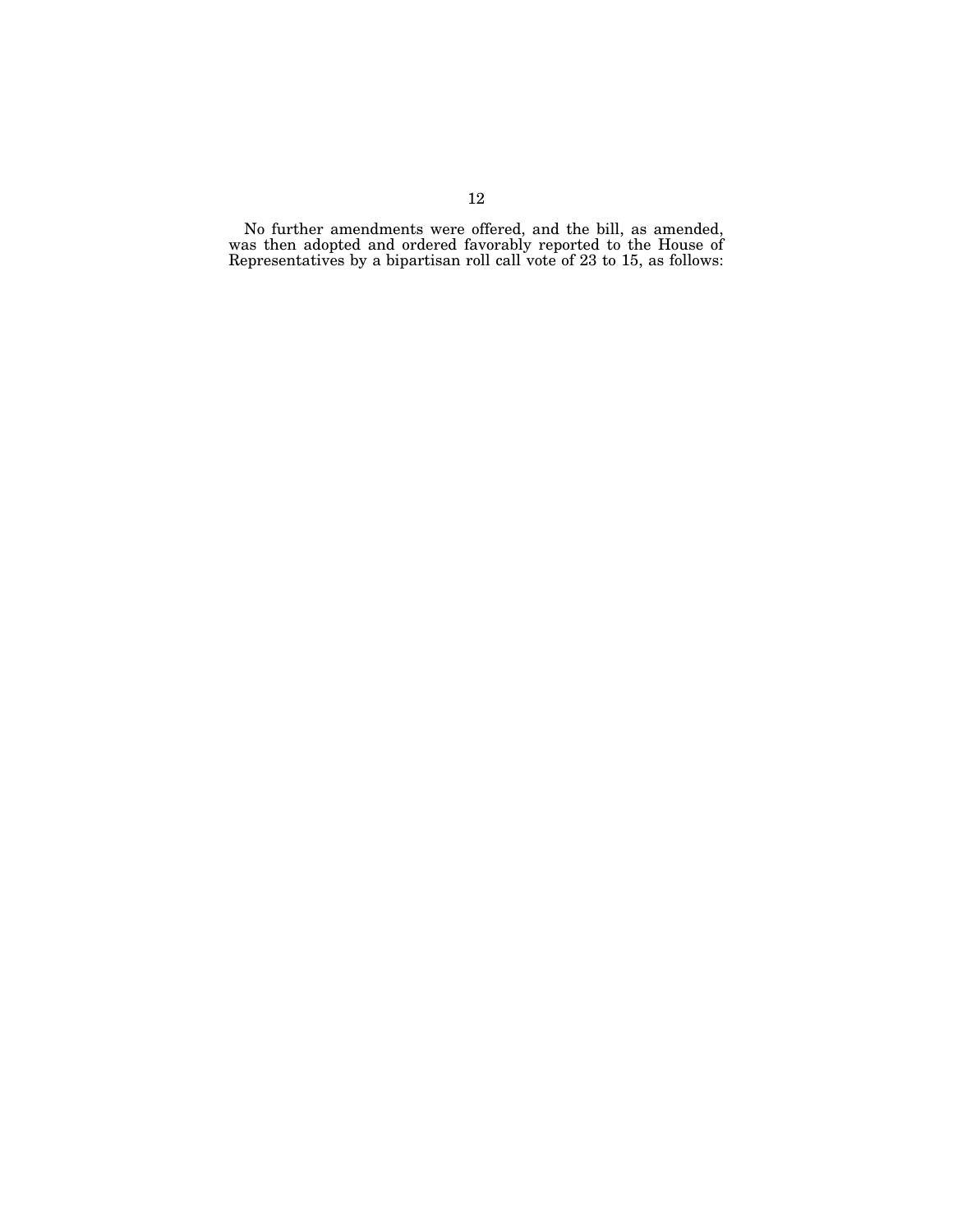# **Committee on Natnral Resources**

U.S. House of Representatives 113th Congress

Date: July 31, 2013

Recorded Vote #: 5

Meeting on I Amendment on: H.R, 2728 - To adopt and favorably report the bill to the House, as amended, by a vote of23 yeas and 15 nays

| <b>MEMBERS</b>             | Yes         | Ne           | Pres | <b>MEMBERS</b>      | Yes         | İN0 | Pres |
|----------------------------|-------------|--------------|------|---------------------|-------------|-----|------|
| Mr. Hastings, WA, Chairman | X           |              |      | Mr. Duncan of SC    | X           |     |      |
| Mr. Defazio, OR, Ranking   |             | X            |      | Mr. Cardenas, CA    |             | X   |      |
| Mr. Young, AK              |             |              |      | Mr. Tipton, CO      | $\mathbf x$ |     |      |
| Mr. Faleomavaega, AS       |             |              |      | Mr. Horsford, NV    |             |     |      |
| Mr. Gohmert, TX            |             |              |      | Mr. Gosar, AZ       | X           |     |      |
| Mr. Pallone, NJ            |             | X            |      | Mr. Huffman, CA     |             | X   |      |
| Mr. Bishop, UT             | X           |              |      | Mr. Labrador, ID    | $\mathbf x$ |     |      |
| Mrs. Napolitano, CA        |             | $\mathbf{x}$ |      | Mr. Ruiz, CA        |             | X   |      |
| Mr. Lamborn, CO            | $\bf{X}$    |              |      | Mr. Southerland, FL | X           |     |      |
| Mr. Holt, NJ               |             |              |      | Ms. Shea-Porter, NH |             | X   |      |
| Mr. Wittman, VA            | X           |              |      | Mr. Flores, TX      | X           |     |      |
| Mr. Grijalva, AZ           |             | X            |      | Mr. Lowenthal, CA   |             | X   |      |
| Mr. Broun, GA              | X           |              |      | Mr. Runyan, NJ      |             | X   |      |
| Ms. Bordallo, GU           |             | X            |      | Mr. Garcia, FL      |             | Χ   |      |
| Mr. Fleming, LA            | Х           |              |      | Mr. Amodei, NV      |             |     |      |
| Mr. Costa, CA              | X           |              |      | Mr. Cartwright, PA  |             | X   |      |
| Mr. McClintock, CA         | X           |              |      | Mr. Mullin, OK      | X           |     |      |
| Mr. Sablan, CNMI           |             |              |      | Mr. Stewart, UT     | Х           |     |      |
| Mr. Thompson, PA           | $\mathbf x$ |              |      | Mr. Daines, MT      | X           |     |      |
| Ms. Tsongas, MA            |             |              |      | Mr. Cramer, ND      | X           |     |      |
| Ms. Lummis, WY             | X           |              |      | Mr. LaMalfa, CA     | X           |     |      |
| Mr. Pierluisi, PR          |             | X            |      | Mr. Smith, MO       | X           |     |      |
| Mr. Benishek, MI           | X           |              |      |                     |             |     |      |
| Ms. Hanabusa, HI           |             | X            |      |                     |             |     |      |
|                            |             |              |      |                     |             |     |      |
|                            |             |              |      | <b>TOTALS</b>       | 23          | 15  |      |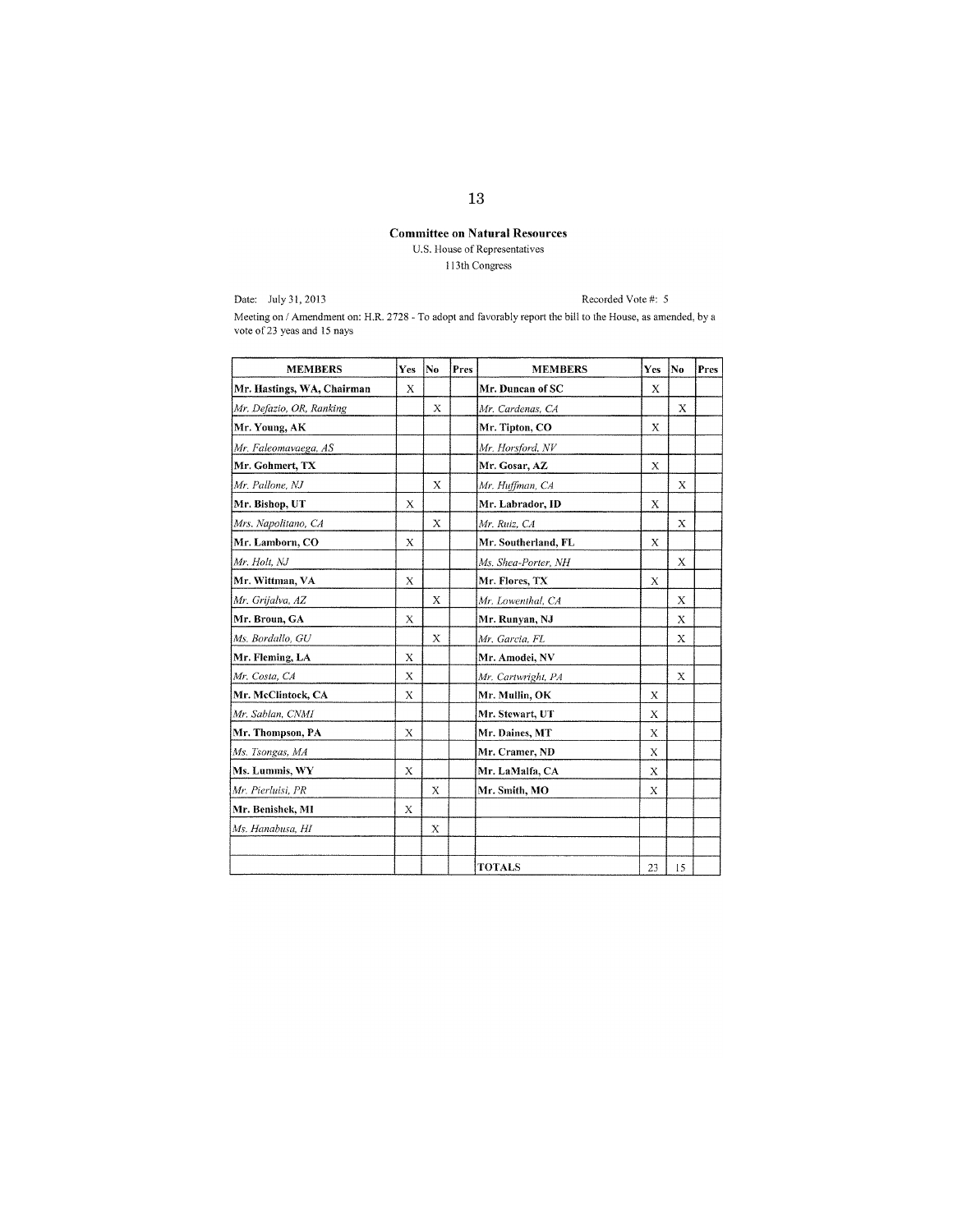## COMMITTEE OVERSIGHT FINDINGS AND RECOMMENDATIONS

Regarding clause  $2(b)(1)$  of rule X and clause  $3(c)(1)$  of rule XIII of the Rules of the House of Representatives, the Committee on Natural Resources' oversight findings and recommendations are reflected in the body of this report.

## COMPLIANCE WITH HOUSE RULE XIII

1. Cost of Legislation. Clause 3(d)(1) of rule XIII of the Rules of the House of Representatives requires an estimate and a comparison by the Committee of the costs which would be incurred in carrying out this bill. However, clause  $3(d)(2)(B)$  of that rule provides that this requirement does not apply when the Committee has included in its report a timely submitted cost estimate of the bill prepared by the Director of the Congressional Budget Office under section 402 of the Congressional Budget Act of 1974. Under clause 3(c)(3) of rule XIII of the Rules of the House of Representatives and section 403 of the Congressional Budget Act of 1974, the Committee has received the following cost estimate for this bill from the Director of the Congressional Budget Office:

# *H.R. 2728—Protecting States' Rights to Promote American Energy Security Act*

H.R. 2728 would prevent the Department of the Interior (DOI) from enforcing regulations related to hydraulic fracturing in any state where those activities are governed by state regulations. Hydraulic fracturing involves pumping liquids into the ground to generate cracks within geologic formations to increase access to liquids and gases trapped within those formations.

Because there are currently no federal regulations directly related to hydraulic fracturing, CBO estimates that implementing H.R. 2728 would have no significant impact on the federal budget. The Department of the Interior has proposed regulations concerning hydraulic fracturing on federal and Indian lands. If those, or similar regulations, were to go into force in the future, H.R. 2728 could limit the implementation of those regulations, possibly reducing federal costs. Enacting the legislation would not affect direct spending or revenues; therefore, pay-as-you-go procedures do not apply.

H.R. 2728 contains no intergovernmental or private-sector mandates as defined in the Unfunded Mandates Reform Act.

The CBO staff contact for this estimate is Jeff LaFave. The estimate was approved by Theresa Gullo, Deputy Assistant Director for Budget Analysis.

2. Section 308(a) of Congressional Budget Act. As required by clause  $3(c)(2)$  of rule XIII of the Rules of the House of Representatives and section 308(a) of the Congressional Budget Act of 1974, this bill does not contain any new budget authority, spending authority, credit authority, or an increase or decrease in revenues or tax expenditures. CBO estimates that implementing H.R. 2728 would have no significant impact on the federal budget.

3. General Performance Goals and Objectives. As required by clause  $3(c)(4)$  of rule XIII, the general performance goal or objective of this bill is to recognize States' authority to regulate oil and gas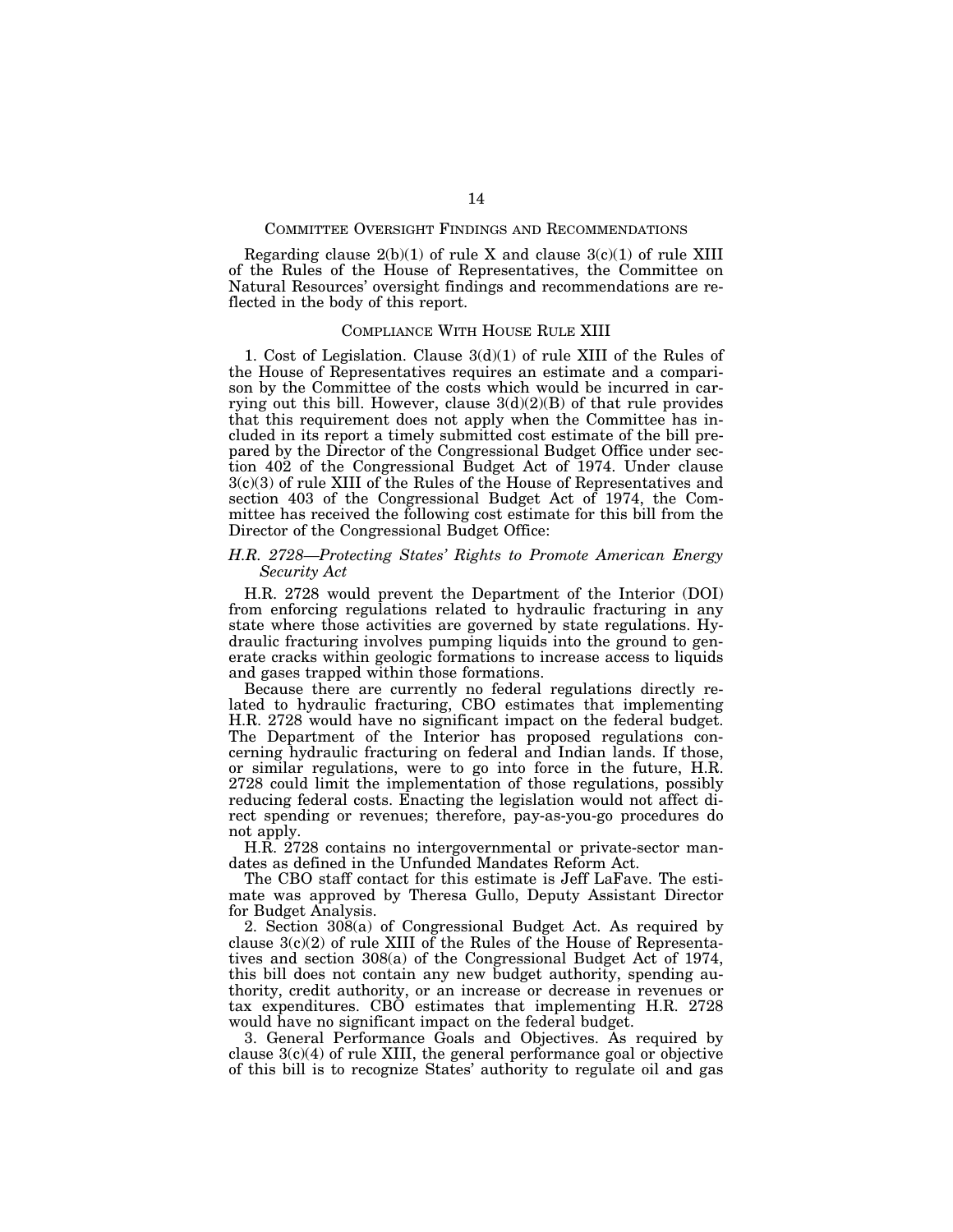operations and promote American energy security, development, and job creation.

## EARMARK STATEMENT

This bill does not contain any Congressional earmarks, limited tax benefits, or limited tariff benefits as defined under clause 9(e),  $9(f)$ , and  $9(g)$  of rule XXI of the Rules of the House of Representatives.

## COMPLIANCE WITH PUBLIC LAW 104–4

This bill contains no unfunded mandates.

## COMPLIANCE WITH H. RES. 5

Directed Rule Making. The Chairman does not believe that this bill directs any executive branch official to conduct any specific rule-making proceedings.

Duplication of Existing Programs. This bill does not establish or reauthorize a program of the federal government known to be duplicative of another program. Such program was not included in any report from the Government Accountability Office to Congress pursuant to section 21 of Public Law 111–139 or identified in the most recent Catalog of Federal Domestic Assistance published pursuant to the Federal Program Information Act (Public Law 95–220, as amended by Public Law 98–169) as relating to other programs.

#### PREEMPTION OF STATE, LOCAL OR TRIBAL LAW

This bill is not intended to preempt any State, local or tribal law.

## CHANGES IN EXISTING LAW MADE BY THE BILL, AS REPORTED

In compliance with clause 3(e) of rule XIII of the Rules of the House of Representatives, changes in existing law made by the bill, as reported, are shown as follows (existing law proposed to be omitted is enclosed in black brackets, new matter is printed in italic, existing law in which no change is proposed is shown in roman):

## **MINERAL LEASING ACT**

# \* \* \* \* \* \* \* *SEC. 44. STATE AUTHORITY FOR HYDRAULIC FRACTURING REGULA-TION.*

*(a) IN GENERAL.—The Department of the Interior shall not enforce any Federal regulation, guidance, or permit requirement regarding hydraulic fracturing, or any component of that process, relating to oil, gas, or geothermal production activities on or under any land in any State that has regulations, guidance, or permit requirements for that activity.* 

*(b) STATE AUTHORITY.—The Department of the Interior shall recognize and defer to State regulations, permitting, and guidance, for all activities related to hydraulic fracturing, or any component of that process, relating to oil, gas, or geothermal production activities on Federal land regardless of whether those rules are duplicative, more or less restrictive, shall have different requirements, or do not meet Federal guidelines.*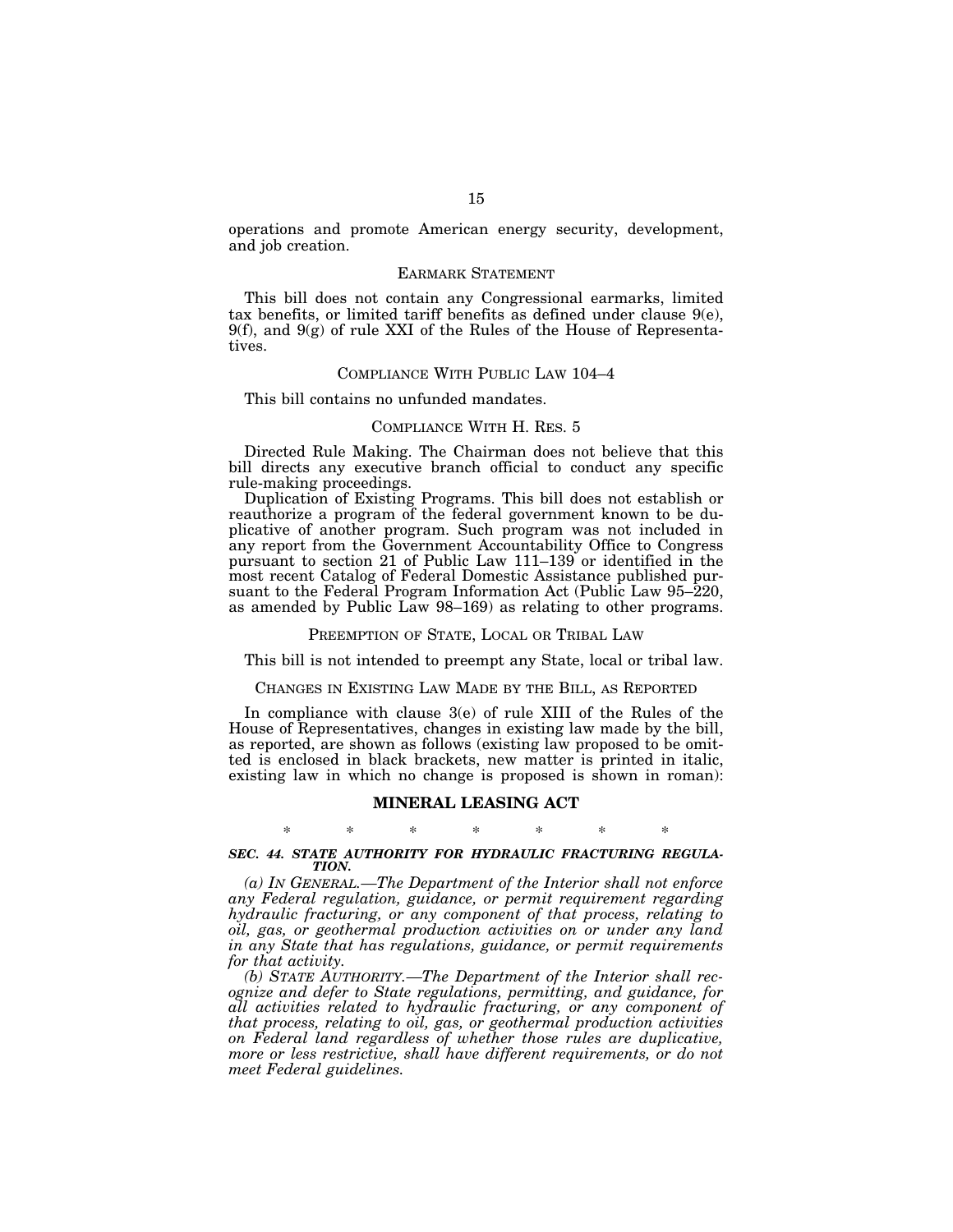*(c) HYDRAULIC FRACTURING DEFINED.—In this section the term ''hydraulic fracturing'' means the process by which fracturing fluids (or a fracturing fluid system) are pumped into an underground geologic formation at a calculated, predetermined rate and pressure to generate fractures or cracks in the target formation and thereby increase the permeability of the rock near the wellbore and improve production of natural gas or oil.* 

# **SEC.** [44.] 45. **SHORT TITLE.**

This Act may be cited as the ''Mineral Leasing Act''.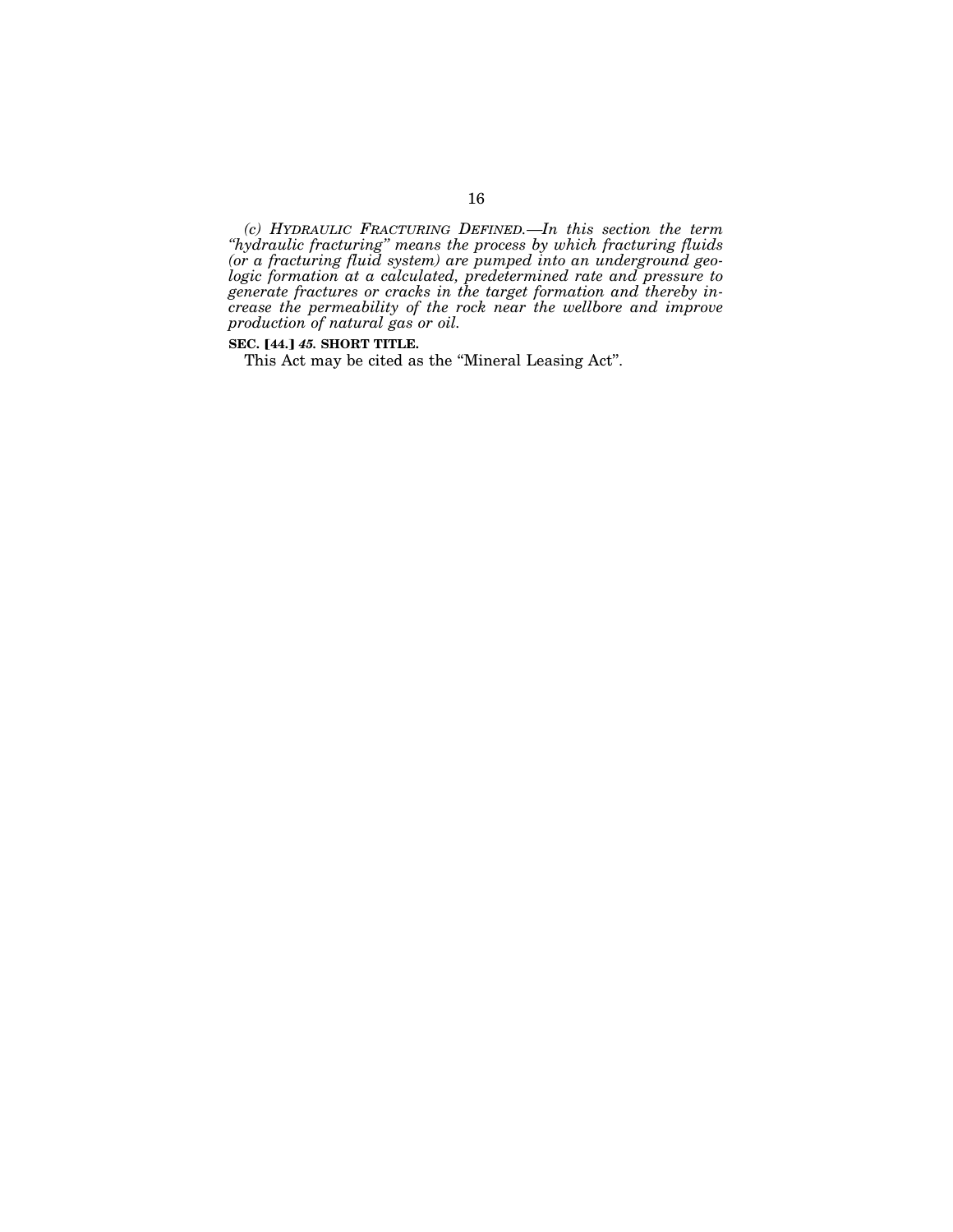# DISSENTING VIEWS

We oppose H.R. 2728 because it is bad policy, a bad precedent, and based on a poor understanding of how oil and gas regulation actually operates in this country.

The bill is an attempt to halt a deliberative, public rule-making process before it is even completed. The Department of the Interior first proposed fracking regulations in May 2012, and proposed a revised set of regulations in May 2013. Out of 1.3 million comments on the latest proposal, nearly 1.2 million people called for increased federal oversight of the widespread and highly controversial practice of fracking. Despite this overwhelming ground swell of support for strong federal fracking regulations, H.R. 2728 would move in precisely the opposite direction, and preclude the federal government from having any oversight, inspection, or enforcement responsibility for fracking whatsoever.

Natural gas reserves have become more accessible through the use of hydraulic fracturing techniques, and America is producing more natural gas today than ever before. We support expanded development of domestic energy resources, including natural gas, but we must develop this resource in a way that protects public health, safety and the environment.

Many states with fracking activity have enacted their own regulations to oversee this practice, but those requirements vary widely, and do not provide assurance to the Federal government or the American people that a common-sense baseline of protection exists on over 750 million acres of land containing federal minerals.

This bill, as written, does not even require a state to have reasonably stringent regulations for fracking—or any regulations at all. The bill states that federal regulations are forbidden ''in any State that has regulations, guidance, or permit requirements'' for fracking. This means that a state with one page, or even one sentence, of guidance for fracking is therefore exempt from federal oversight of federal resources.

Furthermore, the federal government is required to defer to the states on an overly broad suite of issues: ''all activities related to hydraulic fracturing.'' That could be read to encompass everything from site preparation, to water sourcing and disposal, to air emissions, and more, as long as it is considered related to fracking. Given that roughly  $90\%$  of the wells in this country are fracked, this would effectively eliminate federal regulations on 90% of the drilling activity in the United States. With one short paragraph, this bill would destroy the foundation of environmental oversight and enforcement which has been built cooperatively over decades by the federal government, the states, and the public.

The fundamental premise of this bill—that states with strong fracking regulations should be allowed to regulate the activity themselves—is based on a fundamentally flawed understanding of